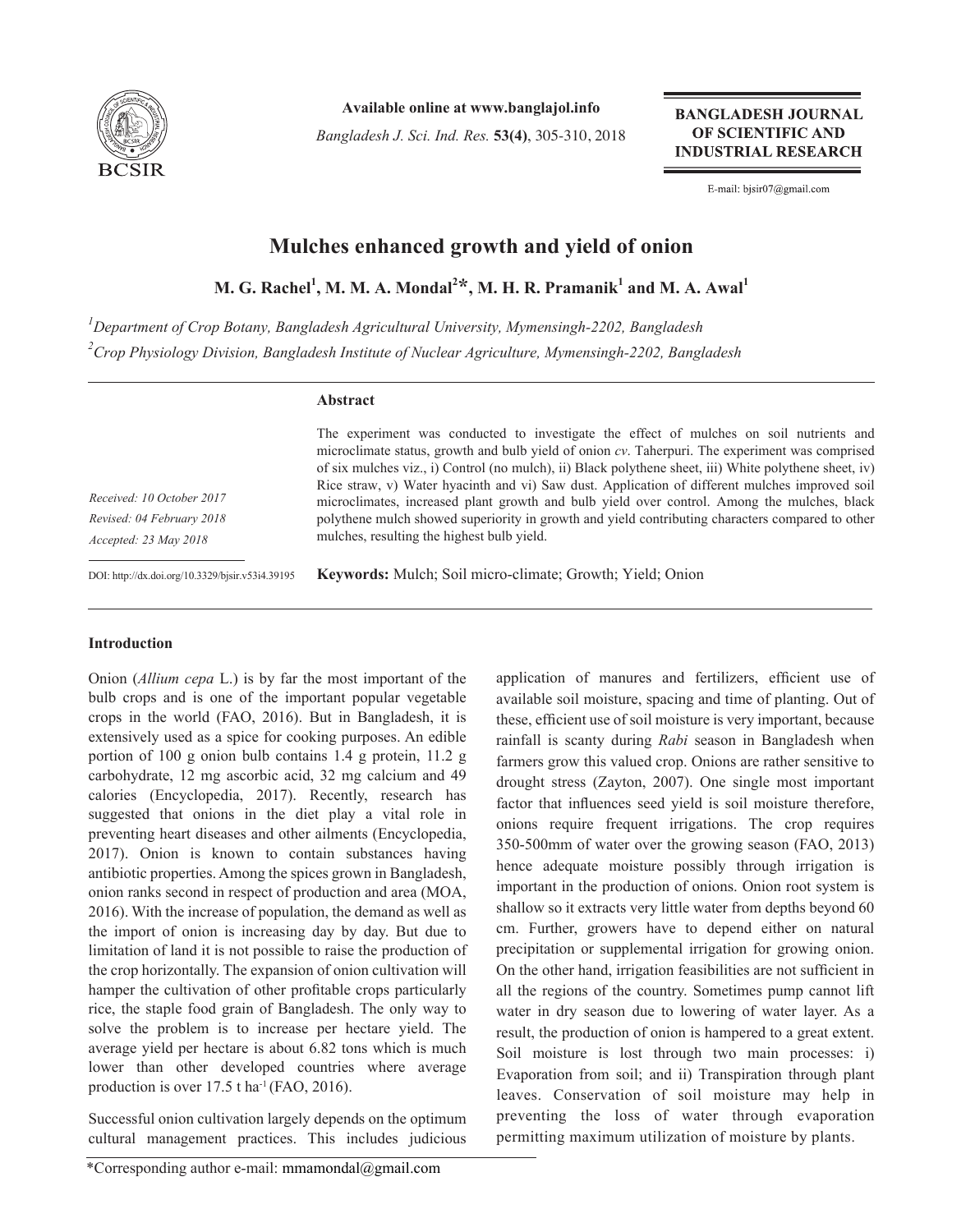Mulching is an important technology which decreases the loss of soil water through evaporation and conserve soil moisture thus reduces the irrigation requirements, increasing root development, promoting faster crop development, reducing weed attack and inducing earlier harvest of crop (Mahajan *et al*., 2007). In soil management relationships, mulch has been reported to influence organic matter content, activity of microorganisms, availability of soil nutrients, control of erosion and soil compaction and regulating soil temperature (Stowell, 2000). These results suggest that mulch improves the soil environment for increasing crop growth, development and yield

However, onion growth and development is greatly influenced by mulching and irrigation (Rahman *et al*., 2013). Rhee *et al*. (1990) showed that mulch increases the efficiency of applied N fertilizer by reducing leaching and evaporation loss of nutrients. Use of various mulches like black polythene, transparent polythene, rice straw, saw dust, water hyacinth reported to conserve soil moisture efficiently in garlic and onion as reported by many workers (Jamil *et al*., 2005; Anisuzzaman *et al*., 2009; Islam *et al*., 2010; Inusah *et al*., 2013). Again, Islam *et al.* (2002) reported that different types of mulches including rice straw and polythene significantly increased the growth and yield of onion. Under these circumstances mulching is an effective cultural practice to ensure crop production especially in dry season. It also helps in better utilization of all the nutrients in the soil (Streck *et al*., 1995). In view of the above facts, the present study was undertaken to evaluate the changes in temperature and soil moisture and to evaluate the growth and yield of onion under sub-tropical conditions grown with plastic and indigenous natural mulches.

#### **Materials and methods**

The experiment was carried out at the Field Laboratory, Department of Crop Botany, Bangladesh Agricultural University, Mymensingh, during the period from December 2014 to April 2015. The popular onion variety, Taherpuri was used as planting material in the experiment. The experiment consists of five different mulches. These are i) Black polythene sheet, ii) White polythene, iii) Rice straw, iv) Water hyacinth and v) Saw dust along with control (no mulch). The experiment was laid out in a Randomized Complete Block Design where each treatment replicated thrice. The size of the unit plot was 3 m x 2 m. Distance between plant to plant was 10 cm and row to row was 20 cm. Urea (180 kg ha<sup>-1</sup>), triple super phosphate (200 kg ha<sup>-1</sup>)), muriate of potash  $(170 \text{ kg } \text{ha}^{-1})$  and gypsum  $(120 \text{ kg } \text{ha}^{-1})$ were used as source of nitrogen, phosphorus, potassium and sulphur, respectively. Well decomposed cowdung (5000 kg

ha<sup>-1</sup>) was also applied to the field before final land preparation. Thirty five day old healthy and uniform seedlings of onion were transplanted in the afternoon on 10 January 2015. The different mulches were placed on the respective plots as per treatment at 15 DAT with minimum injury to the plants. To study ontogenetic growth characteristics, a total of five harvests were made and at final harvest, data were collected on some morphological, yield attributes and yield. The first crop sampling was done at 40 days after transplanting (DAT) and continued at an interval of 10 days up to 80 DAT. The growth analyses like absolute growth rate and relative growth rate was carried out following the formulae of Hunt (1978). The variation of soil moisture at different growth stages of the crop for different mulched plots was estimated by Gravimetric method. Soil temperature was measured using metal cased soil thermometer. The diurnal fluctuation of soil temperature as influenced by different mulches was measured at 5 cm depth in three hours intervals from 8.00 am to 5.00 pm on 15 February, 2015. At harvest, 10 plants were randomly selected from each plot for collecting morphological and yield contributing characters. Soil fertility status was analyzed by Hunter (1984) method. The collected data were analyzed statistically.

#### **Results and discussion**

#### *Effect of mulching on soil moisture and temperature*

The effect of different mulching on soil moisture percentage and soil temperature at different growth stages was significant (Tables I and II). Results indicated that soil moisture

percentage and soil temperature was greater in mulches plot than non-mulch plot. Among the mulches, soil moisture and temperature was higher in polythene mulches than the other natural mulches. Result revealed that soil moisture decreased with time in all treatments but the decrement was lower in mulch plot than control plot. The highest soil moisture percentage and soil temperature at all growth stages was recorded in black polythene mulch followed by white polythene mulch with same statistical rank. It means water preservation capacity was higher in black and white polythene mulches than the other mulches. In contrast, the lowest soil moisture and temperature was recorded in control plot. Results showed that soil temperature was low in the morning, which increased with advancement of the day and peak at 15.00 pm followed by a decline in all the treatments. Among the mulches, the soil temperature variation was remarkably low in saw dust mulched plots. In contrast, control plots maintained the lowest soil moisture and temperature. The polythene mulches retained comparatively higher temperature than the others might be due to generating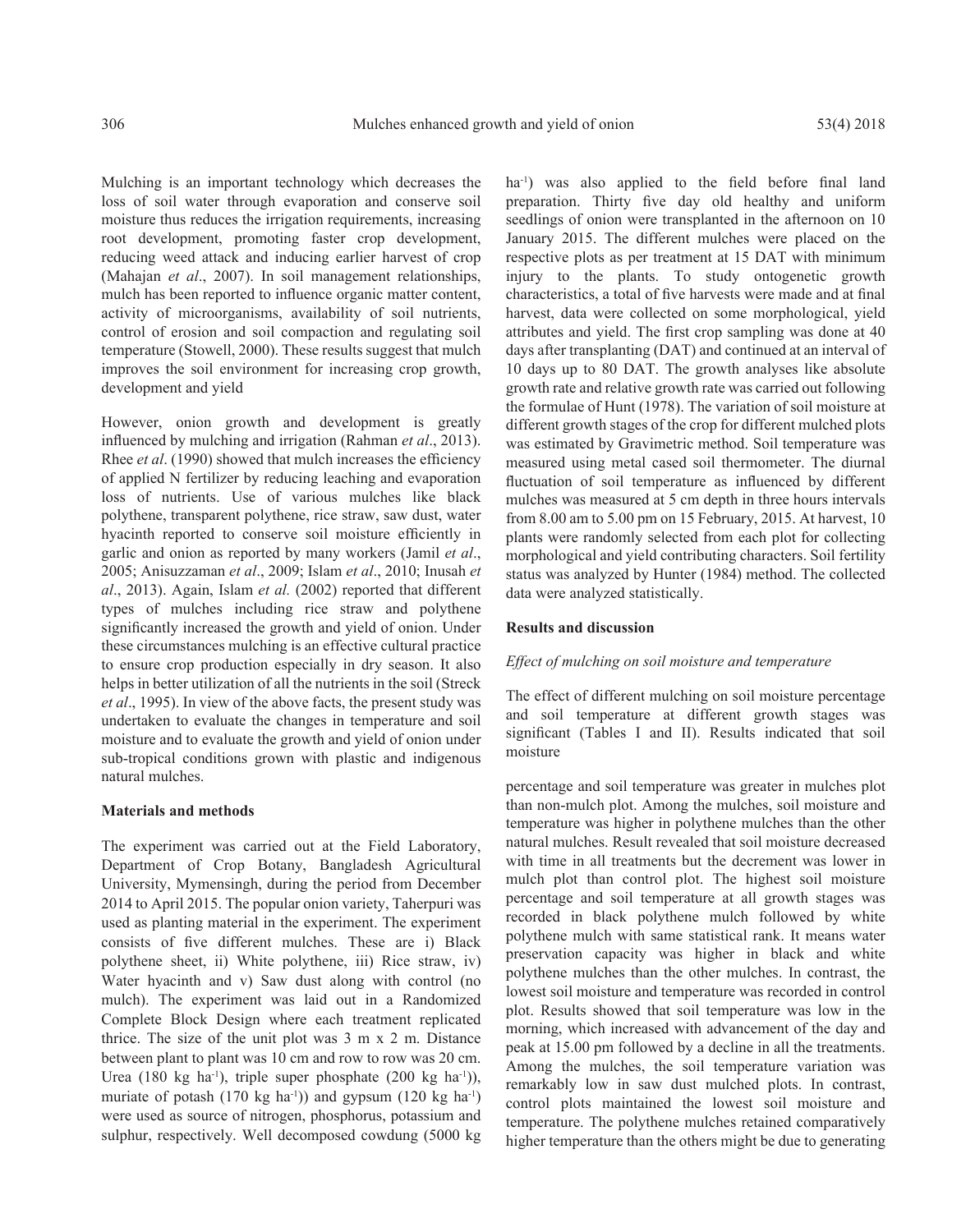|                    |                   | Soil moisture content at different days after planting |                   |                   |  |
|--------------------|-------------------|--------------------------------------------------------|-------------------|-------------------|--|
| Mulching treatment | 50 DAT            | 60 DAT                                                 | <b>70 DAT</b>     | <b>80 DAT</b>     |  |
| Black polythene    | 23.2a             | 22.9a                                                  | 21.6a             | 20.7a             |  |
| White polythene    | 23.1a             | 22.0a                                                  | 20.7 <sub>b</sub> | 20.2a             |  |
| Water hyacinth     | $22.6$ ab         | $21.0$ ab                                              | 20.5 <sub>b</sub> | 19.8 ab           |  |
| Rice straw         | $21.1$ bc         | 19.6 <sub>bc</sub>                                     | 19.0c             | 18.3 <sub>b</sub> |  |
| Saw dust           | $19.8 \text{ cd}$ | $19.0 \text{ cd}$                                      | 18.6 cd           | 18.1 <sub>b</sub> |  |
| Control            | 19.2 d            | 18.6d                                                  | 17.4d             | 16.2c             |  |
| CV (%)             | 2.81              | 4.13                                                   | 2.63              | 2.86              |  |

**Table I. Effect of different mulches on soil moisture content at 0-10 cm depth in soil at different days after planting**

In a column, figures bearing same letter (s) do not differ significantly at P ≤0.05 by DMRT

# **Table II. Diurnal variation of soil temperature at 5 cm depth in a sunny day on onion plots covered with different mulches on 15 February 2015**

|                    | Soil temperature $(^{\circ}C)$ at different hours of the day |                   |                   |                    |  |
|--------------------|--------------------------------------------------------------|-------------------|-------------------|--------------------|--|
| Mulching treatment | 9 AM                                                         | 12 Noon           | 15 PM             | 18 PM              |  |
| Black polythene    | 22.7a                                                        | 30.2 <sub>b</sub> | 32.8a             | 29.0a              |  |
| White polythene    | 22.3a                                                        | 32.1a             | 33.4a             | $28.3$ ab          |  |
| Water hyacinth     | 21.5 <sub>b</sub>                                            | 29.0c             | 30.5 <sub>b</sub> | 27.5 <sub>bc</sub> |  |
| Rice straw         | 21.6 <sub>b</sub>                                            | 29.2c             | 30.5 <sub>b</sub> | 27.4 bc            |  |
| Saw dust           | $21.2$ bc                                                    | 28.3d             | 29.6 <sub>b</sub> | 26.8c              |  |
| Control            | 20.5c                                                        | 27.9d             | 27.4c             | 25.2d              |  |
| CV(%)              | 2.50                                                         | 3.10              | 2.87              | 3.20               |  |

Values with same letter (s) in a column do not differ significantly at  $P \le 0.05$  by DMRT

| Mulching        | Plant             | Leaves             | Leaf length        | Bulb              | Single bulb       | Bulb yield            |
|-----------------|-------------------|--------------------|--------------------|-------------------|-------------------|-----------------------|
| treatment       | height(cm)        | $plant^{-1}(no.)$  | (cm)               | diameter(cm)      | weight $(g)$      | $(t \text{ ha}^{-1})$ |
| Black polythene | 40.6a             | 7.25a              | 33.9 a             | 4.42a             | 22.0a             | 10.7a                 |
| White polythene | 38.2 <sub>b</sub> | 6.30 <sub>b</sub>  | 31.4 ab            | 3.96 <sub>b</sub> | 17.5c             | 8.86 bc               |
| Water hyacinth  | 39.4 ab           | 6.00 <sub>b</sub>  | 29.9 <sub>bc</sub> | 4.12 <sub>b</sub> | 20.0 <sub>b</sub> | $9.51$ ab             |
| Rice straw      | 35.5 cd           | 5.20 <sub>bc</sub> | 28.5 <sub>bc</sub> | 3.80 <sub>b</sub> | $16.1 \text{ cd}$ | 8.50 cd               |
| Saw dust        | 33.3 d            | 5.00 <sub>bc</sub> | $27.0 \text{ cd}$  | 3.35c             | 15.4d             | $7.61$ de             |
| Control         | 30.1 e            | 4.50c              | 24.0 <sub>d</sub>  | 3.05d             | 13.2 e            | 6.06e                 |
| CV(%)           | 3.43              | 5.09               | 2.32               | 3.67              | 2.88              | 7.23                  |

In a column, figures bearing same letter (s) do not differ significantly at  $P \le 0.05$  by DMRT

|  |  |  | Table. IV. Effect of different mulches on soil nutrients content in onion field |  |  |  |  |  |
|--|--|--|---------------------------------------------------------------------------------|--|--|--|--|--|
|--|--|--|---------------------------------------------------------------------------------|--|--|--|--|--|

| Mulching treatment | Nitrogen<br>$(\%)$ | Phosphorus<br>(ppm) | Potasium<br>(ppm) | Sodium<br>(ppm) | Calcium<br>(ppm) |
|--------------------|--------------------|---------------------|-------------------|-----------------|------------------|
| Black polythene    | 0.097a             | 12.52a              | 41.02 a           | 493.2 a         | 74.81            |
| Water hyacinth     | $0.089$ ab         | $12.04$ ab          | 42.99a            | 471.5 ab        | 74.34            |
| White polythene    | $0.088$ ab         | 11.53 b             | 37.71 h           | 431.1c          | 72.81            |
| Rice straw         | $0.087$ ab         | 10.63c              | 34.81 bc          | 454.5 bc        | 73.53            |
| Saw dust           | $0.092$ ab         | 10.60c              | 33.51c            | 395.7 d         | 73.10            |
| Control            | 0.086 b            | 9.59d               | 32.53c            | 357.5 e         | 72.56            |
| CV(%)              | 3 1 3              | 3.64                | 5 3 5             | 4 7 7           | 3.54             |

In a column, figures bearing same letter (s) do not differ significantly at  $P \le 0.05$  by DMRT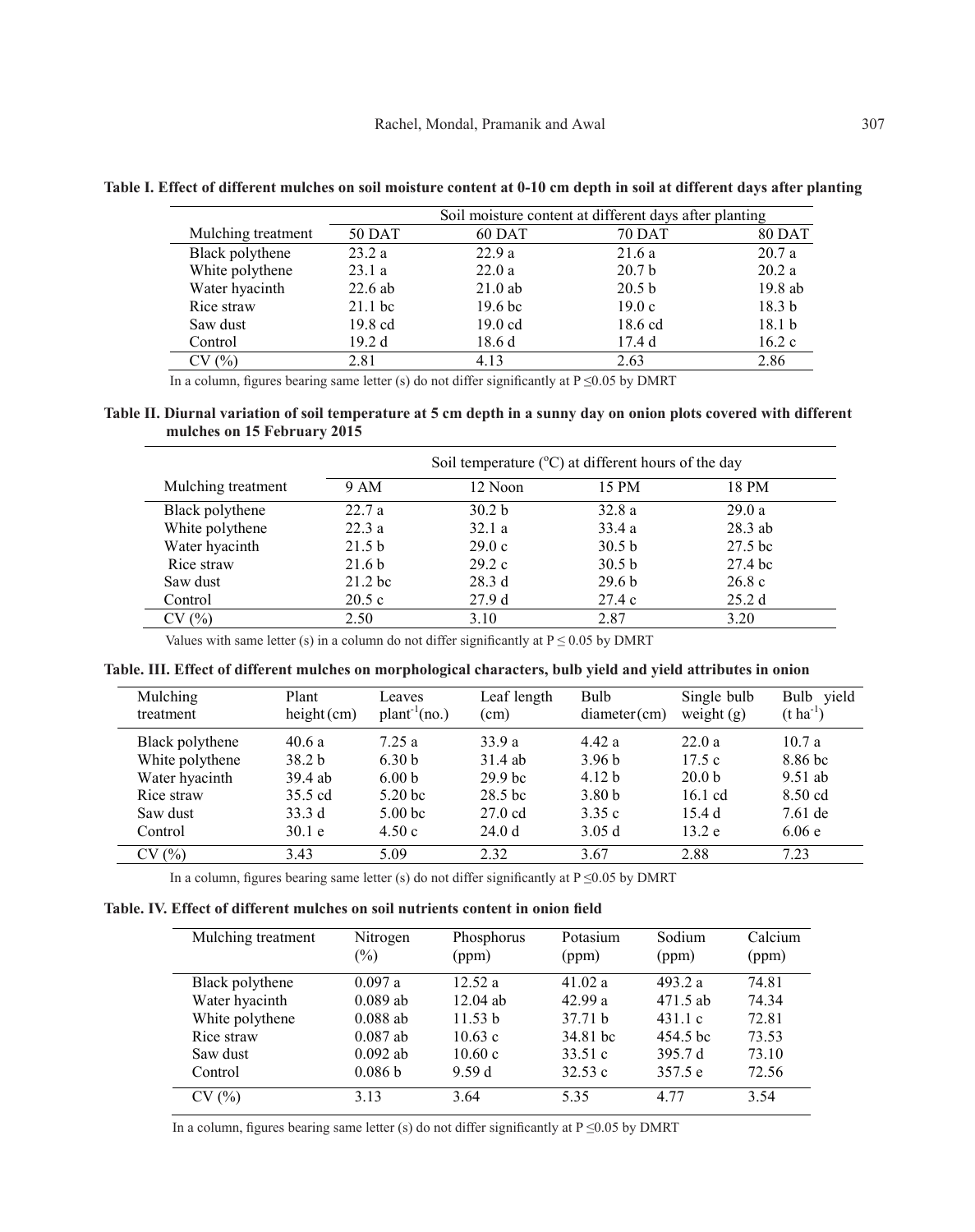a greenhouse effect i. e. light energy from the sun passed through polythene to soil and is converted to heat energy under it, and then heat energy is trapped into it resulting high temperature within the polythene mulches. Mulching is known to increase soil moisture and temperature significantly within the range of 0-25 cm soil depth (Jamil *et al*., 2005) that supported the present experimental result.

# *Effect of different mulches on morphological characters in onion*

Application of different mulches had a significant influence on morphological characters such as plant height, number of leaves and leaf length in onion (Table III). In general, plant height, leaf number and leaf length were greater in mulches plots than control plots. Among the mulches, plant height, leaf length and leaves number was higher in polythene mulches than the other natural mulches. The highest plant height, leaf length and number of leaves were recorded in back polythene. The tallest plants in black polythene compared to other mulches might be concerned with conservation of high soil moisture and temperature (Tables I and II). In contrast, the shortest plant was recorded in control plot where no mulch was used. In control plot, soil moisture was less than the other mulches that might lesser amount of nutrient availability (Table IV). As a result, plant growth and development was hampered in controlled plots (Abu-Awwad, 1999) and ultimately plants became short.

#### *Effect of mulching on growth characteristics*

The effect of different mulches on total dry mass (TDM) production in onion was significant (Fig. 1A). Result revealed that TDM increased slowly till 50 days after transplanting (DAT) followed by increased rapidly up to 80 DAT. The highest TDM production plant<sup>-1</sup> was recorded in black polythene mulch at all growth stages followed by water hyacinth. The lowest TDM production plant<sup>-1</sup> was recorded in control plot where no mulch was applied. This result is in consistent with Diaz-Perez *et al.* (2004) who observed the higher biomass production in polythene applied plot than natural mulches in onion.

Mmulching significantly affected absolute growth rate (AGR) of onion (Fig. 1B). AGR increased with age untill 70 DAT followed by a decline with age. The higher AGR was maintained in the onion plants for the applied polythene mulches during the growth period and the lowest AGR was in control plots (without mulch). This result is consistent with the result of Gitaitis *et al.* (2004) who observed higher AGR in polythene applied plots than other mulches in onion. AGR is positively correlated with TDM production and LAI (Mondal



**Fig. 1. Effect of different mulches on (A) total dry matter, (B) absolute growth rate and (C) relative growth rate at different growth stages in onion. Vertical bar represent LSD (0.05)**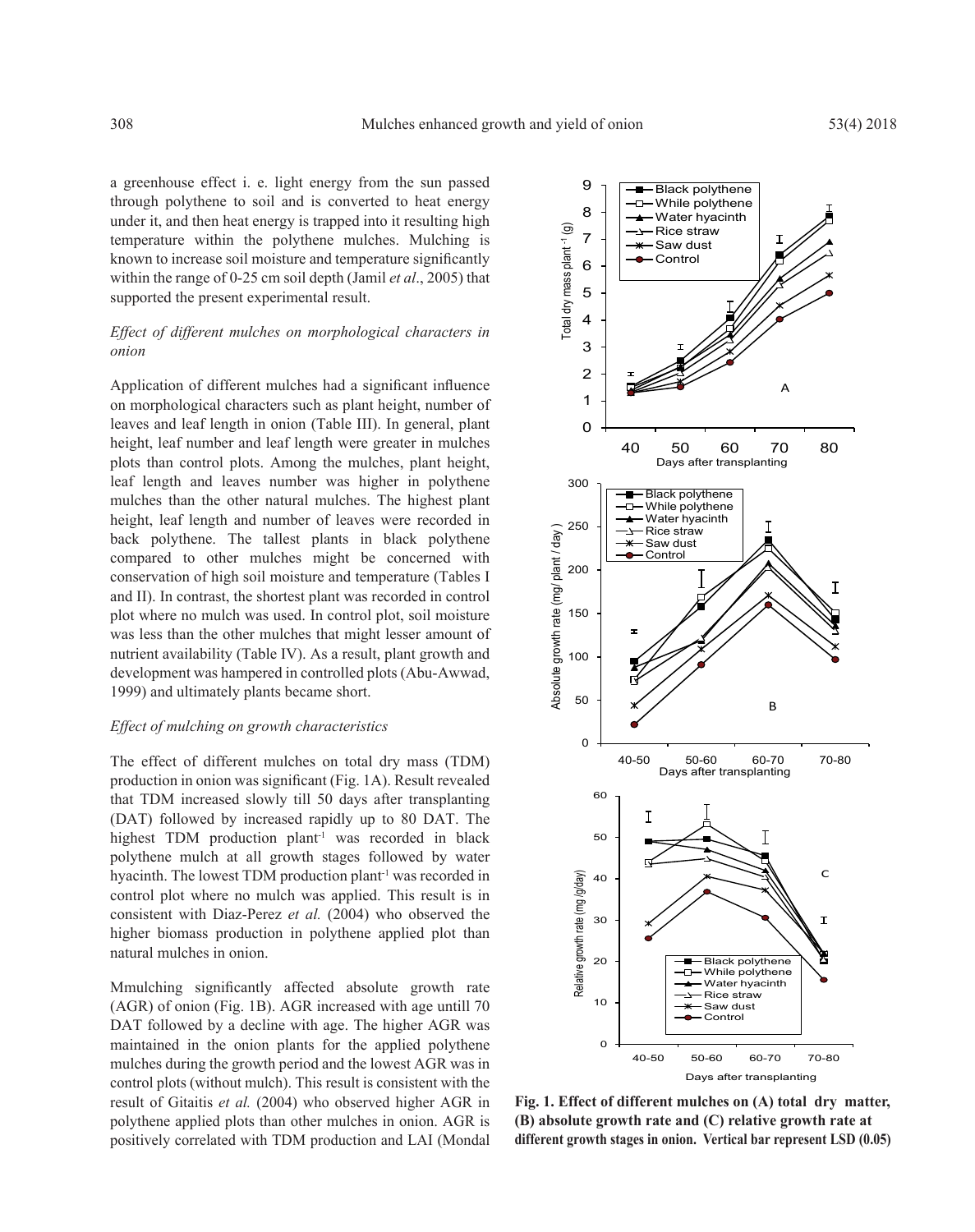*et al*., 2011). The AGR increased along with increase in TDM and LAI. The lower value of AGR in control plot might be the result of lower TDM production. At 60-70 DAT, the AGR value was found to be maximum which mean that plants expanded it's assimilate for the growth of leaf area. The declining of AGR after reaching the maximum in all treatments might commensurate with slow increase of TDM.

The effect of mulches on relative growth rate (RGR) was found significant during the growth period (Fig. 1C). It was observed that an inverse relationship between RGR and plant age was existed in some treatments. RGR in three mulches showed increase in trend with age till 60 DAT followed by a decline whereas other three mulches showed decline in trend from early growth stages. Generally, with the advancement of the plant age, the RGR decreased in most of the field crops (Mondal *et al.*, 2012). Partial similar result was also observed in the present experiment. Results revealed that Black polythene mulch generally showed superior RGR at most of the growth stages than the other mulches. RGR was higher in black and water hyacinth mulches due to production of higher TDM at all growth stages. The lowest RGR was recorded in control plot where no mulch was applied.

# *Effect of different mulches on yield attributes and yields in onion*

The effect of mulches on yield contributing characters such as bulb diameter and single bulb weight and yield was statistically significant (Table III). Bulb diameter and single bulb weight was higher in mulched plots than the control plot. The highest bulb diameter and single bulb weight was recorded in black polythene mulch (4.42 cm, 22 g) followed by water hyacinth mulch (4.12 cm, 20 g) and white polythene (3.85 cm, 16.5 g). The bulb diameter and single bulb weight was higher in black polythene mulch possibly high moisture percentage compared to other mulches (Table I) which help to release available nutrients for plant uptake (Table IV) that resulted higher growth and development. In contrast, the lowest bulb diameter was recorded in control plot. In control plot, soil moisture percentage was less than the other mulches that might hamper plant growth and development resulting lower size of bulb. The highest bulb yield was recorded in black polythene mulch (10.69 t ha<sup>-1</sup>) followed by water hyacinth  $(9.51 \text{ t} \text{ ha}^{-1})$ . The bulb yield was higher in black polythene mulch because of production of large size bulb. In contrast, the lowest bulb yield was recorded in control plant (6.06 t ha<sup>-1</sup>). Similar results were reported by many workers (Anisuzzaman *et al*., 2009; Islam *et al*., 2010; Rahman *et al*., 2013) in onion who observed that bulb yield increased due to application of mulches.

### *Effect of mulches on soil nutrients*

The effect of different mulches on soil nutrients was significant except calcium concentration ii soil (Table IV). Result revealed that soil nutrient availability was greater in mulch plots than control plots. Among the mulches, the higher soil nutrients such as N, P, K, Na and Ca was recorded in black polythene and water hyacinth mulches being the highest in black polythene mulch in most of the nutrients. The lowest nutrient availability was recorded in control plot. The soil nutrients were higher in black polythene and water hyacinth mulches because of soil moisture were available there.

### **Conclusion**

Mulching induced significant enhancement on moisture contents and temperature as well as major nutrient status in soil which enhances plant growth and development of onion. Among the mulches, black polythene mulch performed the best for getting maximum bulb yield in onion. So, it can be suggested to use black polythene mulch for increased production of onion during winter season in Bangladesh.

### **References**

- Abu-Awwad AM (1999), Irrigation water management for efficient water use in mulched onion, *J. Agron. Crop Sci*. **183**: 1-7. DOI: org/10. 1046/ j.1439-037x.1999.00304.x
- Anisuzzaman M, Asrafuzzaman M, Ismail M and Rahim MA (2009), Planting time and mulching effect on onion development and seed production, *African J. Biotechnol*. **8**(3): 412‒416.
- Diaz-Perez JC, Randle WM, Boyhan G and Gitaitis RD (2004), Effect of mulch and irrigation system on sweet onion cultivation, *J. Am. Soc. Hort. Sci*. **129**: 218-224.
- Encyclopedia (2017), http://www.encyclopedia.com/ plantsand-animals/plants/onions.
- FAO (2013), Crop Water Information: Onion. http://www. fao.org/nr/water/cropinfo\_onions.
- FAO (2016), Production Year Book, Food and Agriculture Organization (FAO), Rome, Italy. www.fao.org/ statistics/en
- Gitaitis RD, Walcott RR, Sanders HF and Diaz-Perez JC (2004), Effects of mulch and irrigation system on sweet onion, *J. Am. Soc. Hort. Sci*. **129**: 225-230.